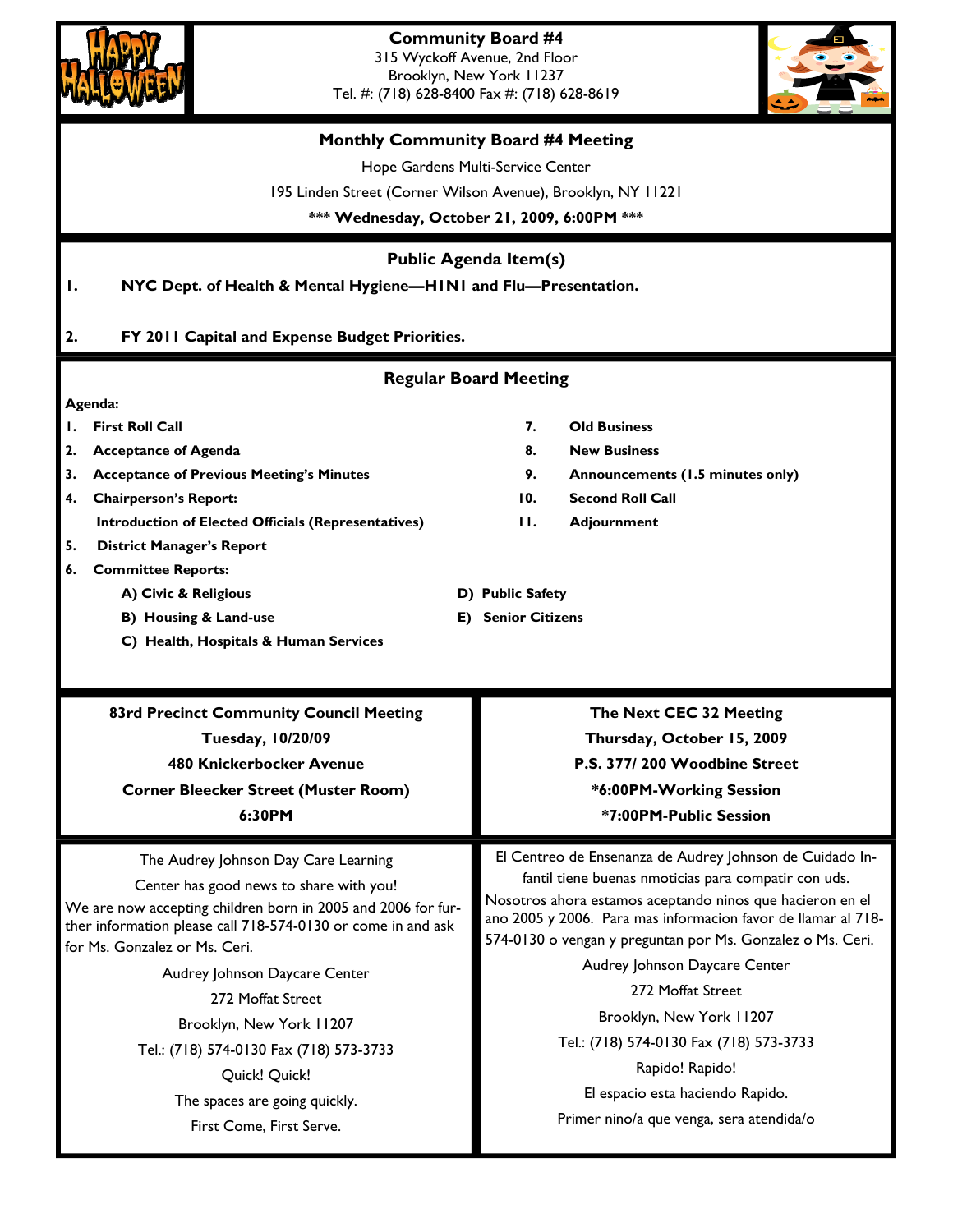**Page 2 Community Board #4** 

# **OBAMA'S "MAKING HOME AFFORDABLE" PLAN: OVERVIEW FOR NYC HOMEOWNERS**

In March 2009, the Obama administration launched the "Making Home Affordable" plan to help homeowners avoid foreclosure. Under the plan, homeowners who meet certain requirements may be eligible to modify or refinance their mortgage loans. The "Making Home Affordable" plan is available to owner-occupants of 1-4 family homes. There are no income limits, but you must be able to afford loan payments going forward.

| 2.                                     | <b>Loan Modification</b><br>If you cannot afford your mortgage loan, you may be<br>eligible for a loan modification-or a change to the terms of<br>your loan -to make your monthly payment affordable.<br>You might qualify, if:<br>You are behind on your loan payments<br>OR<br>You are at risk of falling behind due to circumstances such<br>as:<br>Job loss or decrease in income<br>Change in family financial situation (such as death or illness<br>in family)<br>Increase in household expenses (such as unexpected medi-<br>cal debt or increase in mortgage payments) | <b>Loan Refinance</b><br>If your mortgage loan is owned or guaranteed<br>by Fannie Mae or Freddie Mac, you may be able<br>to refinance into a lower interest rate loan,<br>You might qualify, if:<br>You are current on your loan payments<br>The amount you owe on your loan is not more than 105%<br>2.<br>of your home's value<br>To find out if your mortgage loan is owned or guarantee by<br>Fannie Mae or Freddie Mac:<br>Ask your lender or servicer<br>Call 1-800-7-FANNIE or 1-800-FREDDIE<br>Visit www.fanniemae.com/loanlookup or<br>www.freddiemac.com/mymortgage |  |
|----------------------------------------|----------------------------------------------------------------------------------------------------------------------------------------------------------------------------------------------------------------------------------------------------------------------------------------------------------------------------------------------------------------------------------------------------------------------------------------------------------------------------------------------------------------------------------------------------------------------------------|--------------------------------------------------------------------------------------------------------------------------------------------------------------------------------------------------------------------------------------------------------------------------------------------------------------------------------------------------------------------------------------------------------------------------------------------------------------------------------------------------------------------------------------------------------------------------------|--|
|                                        | Excessive household debt                                                                                                                                                                                                                                                                                                                                                                                                                                                                                                                                                         |                                                                                                                                                                                                                                                                                                                                                                                                                                                                                                                                                                                |  |
| <b>Action Steps for NYC Homeowners</b> |                                                                                                                                                                                                                                                                                                                                                                                                                                                                                                                                                                                  |                                                                                                                                                                                                                                                                                                                                                                                                                                                                                                                                                                                |  |
|                                        | Contact your lender or loan Servicer to find out if you are eligible to modify or refinance your loan under<br>the "Making Home Affordable" plan.                                                                                                                                                                                                                                                                                                                                                                                                                                |                                                                                                                                                                                                                                                                                                                                                                                                                                                                                                                                                                                |  |

- **2. Call 311** to find a free foreclosure prevention counselor or legal services attorney in your area, who can help determine if you are eligible under the plan, or if you have other options.
- **3. AVOID SCAMS!** Beware of anyone who promises to save your home for a fee, charges upfront fees for counseling or loan modification help, or pressures you to sign over your deed.

## **Resources for Children with Special Needs, Inc.**

116 East 16th Street, 5th Floor, New York 10003

Tel.: (212) 677-4650 Fax (212) 254-4070 / info@resourcesnyc.org

## 25th Anniversary SPECIAL CAMP FAIR 2010

Free Training Series-**What's Out There & How to Get It** for families and professionals needing programs and services for children with disabilities.

## **Save the Date!**

Saturday, January 30, 2010

11AM-3PM

## **Free Admission**

Church of St. Paul the Apostle

Columbus Avenue & West 60th Street

## Brooklyn Public Library

# **All Neighborhood Libraries**

BPL will offer full six-day service at every neighborhood library:

- Monday through Friday, and on Saturday from 10 am to 5 pm
- Morning service starting at 10 am three weekdays per week
- Late night service to 8pm one weeknight per week.
- Sixteen libraries will be open Thursday night 8 pm, as well. (We plan to expand this additional late night throughout the borough as funding allows)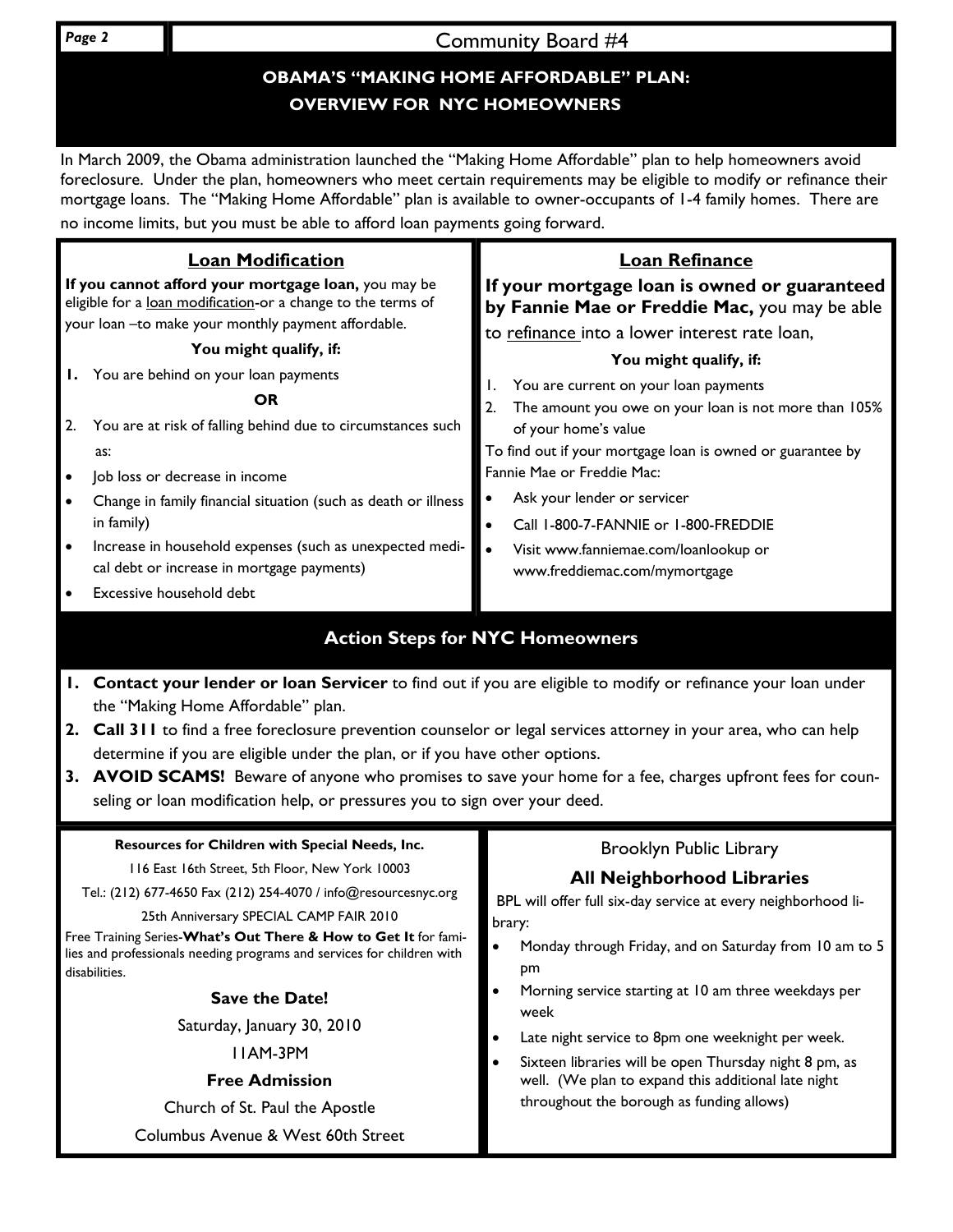# **Community Board 4** *Page 3*

#### **Bedford Central Community Development Corp.**

Presents The

**Home Buyer Seminar Series** 

Sponsored by: **Assemblywoman Annette Robinson**

16 Week Program: 4 Courses/4 Weeks Each

**Beginning Tuesday, October 20, 2009** 

#### **6:30 PM—8:30 PM** at

**Bedford Central Presbyterian Church** 

**1200 Dean Street, Brooklyn, New York 11216** 

**718-467-0740** 

**Down payment Assistance to those who Qualify** 

**Grants Available to those who Qualify** 

**\$20 one time cost & application fee for all 16 Sessions** 

Mail in form or register the night you attend 1200 Dean Street, Brooklyn, NY 11216

**Certificates and a Pre-qualification letter for a Home Loan will be Given to Each Graduate that Qualifies** 

**Courses**

- **Getting Ready for Home Purchase & Available Grants**
- **Repairing & Building Your Credit**
- **Budgeting for your Home Purchase and Getting Pre-Qualified**
- **Minor Repair and Maintenance of your Home or Apartment**

**Registration Form** 

**You can attend any number of sessions from one to sixteen** 

**Make check or Money orders payable to Bedford Central Community Development Corp.** 

| Name_          |                                                                                                    |                              |
|----------------|----------------------------------------------------------------------------------------------------|------------------------------|
| <b>Address</b> |                                                                                                    |                              |
|                | <b>Cell Cell Cell Cell Cell Cell</b>                                                               | Email ______________________ |
|                | Contact Person Wayne Devonish 718-467-0740 ext. 15 or 917-297-2365 / Email wmdkaos@aol.com         |                              |
|                | Sponsored by: Bedford Central Presbyterian Church / Reverend Dr. Clive Neil, Senior Pastor         |                              |
|                | <b>Open House</b>                                                                                  |                              |
|                | New Affordable Housing Development as part of New York Cities New Foundations Program              |                              |
|                | Sunday, October 25, 2009                                                                           |                              |
|                | From 2:00PM-5:00PM                                                                                 |                              |
|                | Starting At 120 Marion Street Between Malcolm X Blvd & Patchen Ave. in Bedford Stuyvesant Brooklyn |                              |
|                | <b>Beautiful New Construction / Row House Style/ Three Family Town Homes</b>                       |                              |
|                | Developers: Central Brooklyn Community Services Corp and Community Developers, Inc.                |                              |

For more information contact Wayne Devonish at 718-363-2750 or 917-297-2365 or email him at **wmdkaos@aol.com**

# **Website: www.marion-sumpter-newhomes.com**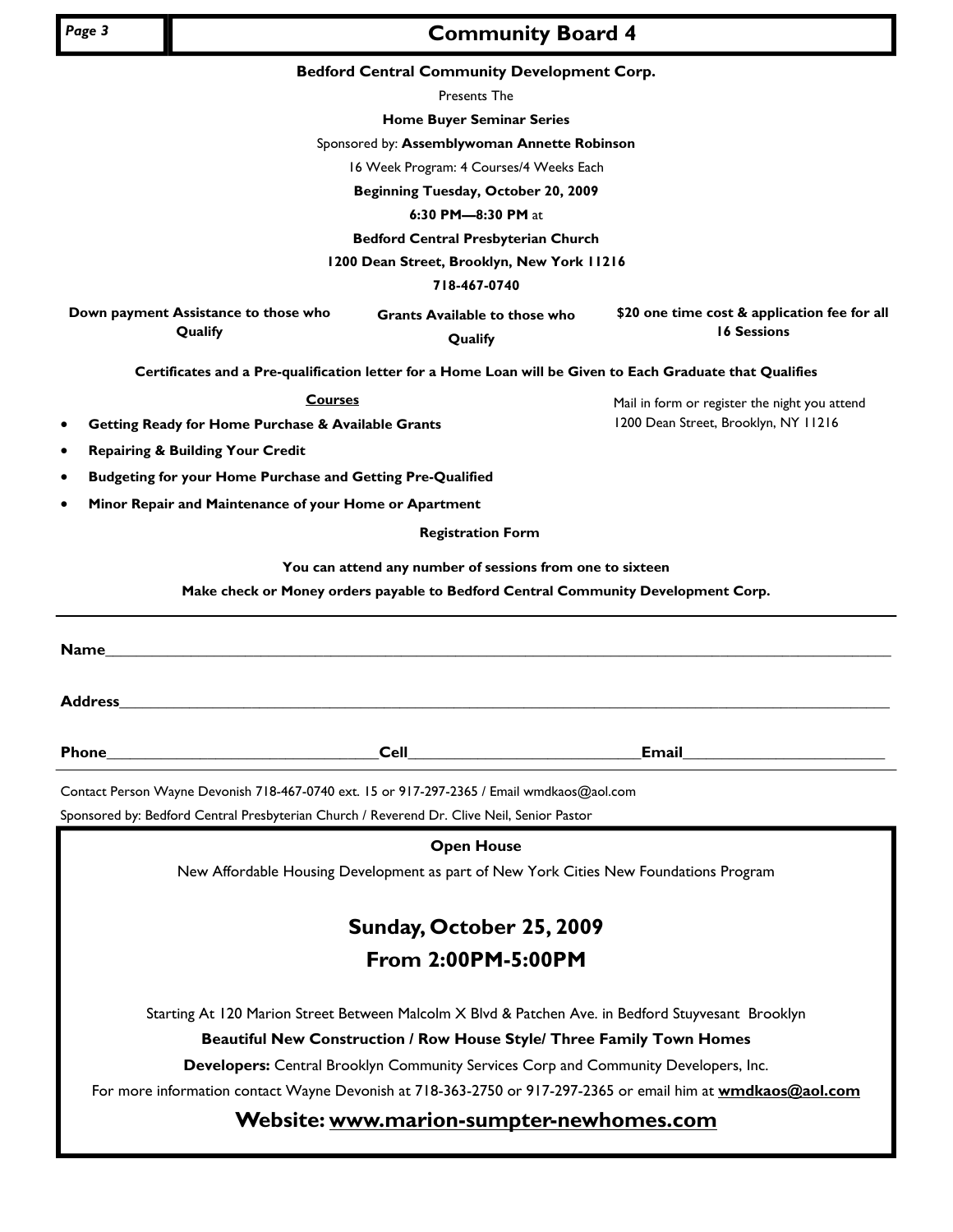# **A YOUTH AT RISK PROGRAM**

# **PATHWAYS**

## **Pathways supports children with parents in**

**jail,** 

ages 4-18 years old.

You'll be able to enjoy

## **OVERNIGHT CAMPING TRIPS.**

Free tickets to movies,

Sporting events, shows, and much more.

## **FUN WITH YOUR PERSONAL**

## **MENTOR 4 HOURS A MONTH.**

And it's all **FREE!** 

We also offer

#### **ACADEMIC TUTORING, JOB READINESS SUPPORT & GED PREP CLASSES.**

If you want more information about PATHWAYS

Please contact:

## **Tanesha Ingram, Pathways Program Manager**

## **212-791-4927, Ext. 224**

## **NYC Department of Education**

The New York City Department of Education today announced its annual series of fall events that will assist students and their families in choosing a high school. Families can also attend borough high school fairs on October 24 and 25 and workshops in October and November to learn more about high school op-

tions and the admissions process.

Eighth and ninth grade students applying to high school this year are strongly encouraged to attend the fair. Seventh grade students who want to start learning about their high school options are also invited.

Additionally, the Department will host five borough high school fairs on Saturday, October 24 and Sunday, October 25, from 11:00 a.m. to 3:00 p.m. These fairs will focus exclusively on schools in the boroughs where they are held. The locations for the fair is as follows:

## • **Brooklyn-Edward R. Murrow High School (1600 Avenue L)**

The Department will also offer workshops on the high school admissions process for families in October and November at locations throughout the City. The schedule for these workshops will be available at the Citywide High School Fair, at schools, and on the Department's Web site

(www.nyc.gov/schools/enrollment). In February, the Department will conduct a series of information fairs for the new schools that will open in fall 2009.

# **DEPARTMENT OF SANITATION BACK TO SCHOOL**

# **The Importance of the New Three Rs**

School is open and kids are heading back to class not only to practice the traditional academic **three Rs—reading, writing and arithmetic**—but also **master** the **three big environmental Rs: Reducing, Reusing and Recycling!** But the new three Rs, simple as they are to understand, are not always easy to implement, either at home or in the classroom, because they require that we all change some long-standing wasteful habits.

# **NYC Department for the Aging**

The New York City Department for the Aging's Annual Plan Summary (APS) 2010-2011 is now available on our website, at www.nyc.gov/aging. Plan shares DFTA's goals, objectives, and program initiatives with the aging network. The Department will also be conducting public hearings on the Annual Plan at the following venues:

## **BROOKLYN**

## **Tuesday, October 27, 2009**

10 a.m.—12 noon Brooklyn Borough Hall Courtroom 209 Joralemon Street

Brooklyn, NY 11207

## **Wealth Building Tuesdays**

Workshop Series

Financial Education Personal Financial Basics

## **Tuesday Workshops**

#### **October 6—October 27, 2009**

## **6:30 pm—8:30 pm**

## Presenter:

Lynn Tollett, Vice President, HSBC Mortgage Corp. USA

- Managing Your Money and Banking
- Credit History, Using Credit Wisely
- Basics of Borrowing & Preventing Identity Theft
- Home Ownership and Managing Your Mortgate

#### **Location**

Bedford Stuyvesant Restoration Corporation

1368 Fulton Street, Brooklyn, NY 11216

To Register or For Information: Contact Bernice McRae @ 718-636-6924 or email: bmcrae@restorationplaza.org